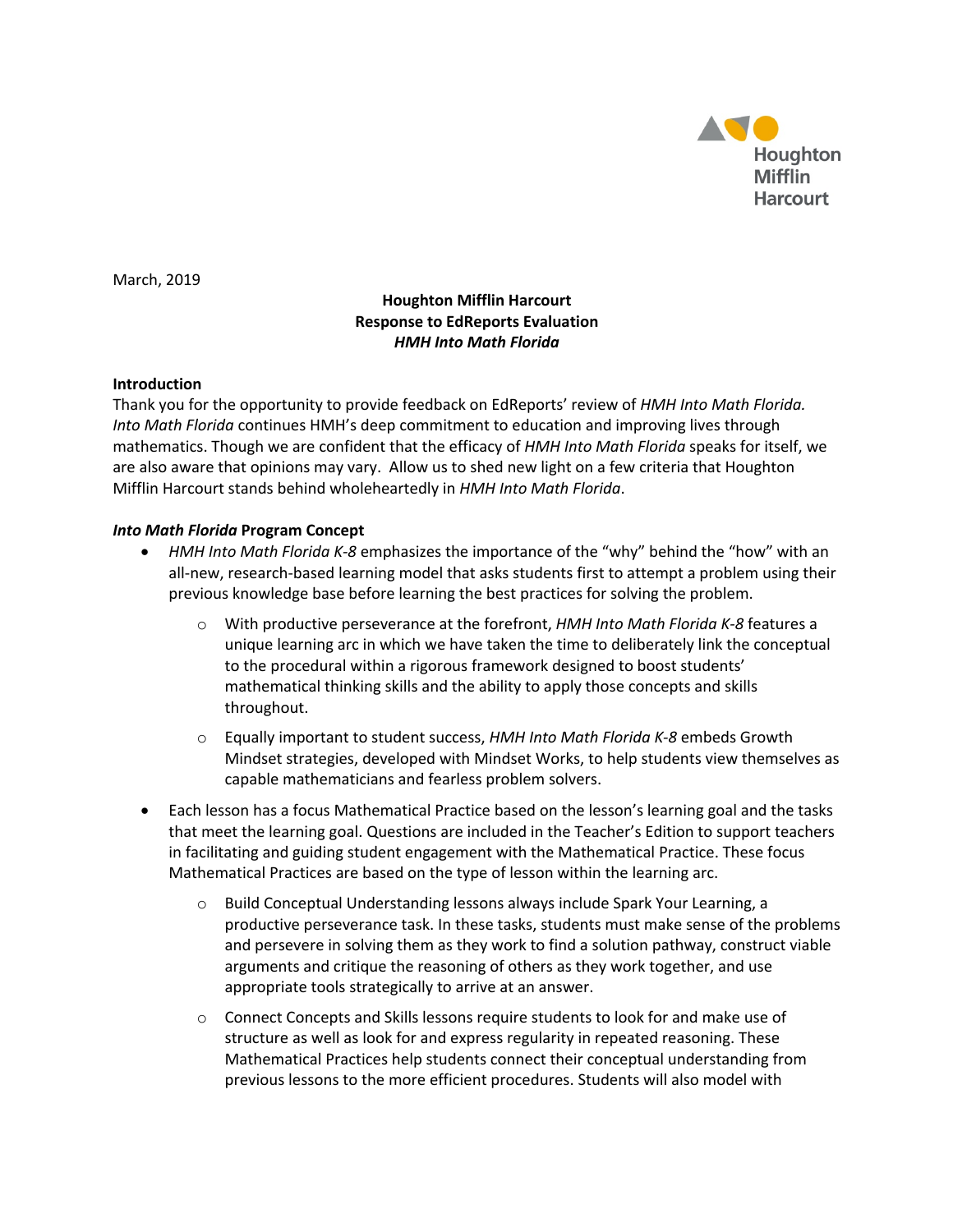mathematics during these lessons as they further and more deeply connect their understanding to a procedure.

- $\circ$  Apply and Practice lessons provide opportunities for students to reason abstractly and quantitatively as well as attend to precision while they apply these learned procedures in practice.
- Other Mathematical Practices will be present as well, but not the focus of the learning experience. You will see these Mathematical Practices at the lesson opening page in the TE and labeled throughout the TE. Use these as opportunities to discuss other Mathematical Practices and how they are being used.
- During the Spark Your Learning tasks, students will be encouraged to use physical or digital manipulatives. Each Spark Your Learning has a small visual scaffold on the page if students are unsure of what tools to use.
- *Into Math* puts a strong emphasis on equity, giving all students access to rich mathematical tasks. Spark Your Learning tasks allow all students to focus on their own entry points, providing them the ability to complete the tasks and even take them farther as appropriate. This ensures all students are challenged at the appropriate levels. When students need additional support as they work through each task and as determined from the frequent embedded, informal assessment opportunities, teachers can provide robust resources for differentiation that are tied directly to the content, ensuring all students are making growth towards lesson goals.
- The new digital platform in *HMH Into Math Florida K-8* includes digital tools to support instruction, planning, and assessment, all in one easy interface. As students complete assignments online, they are given multiple attempts to answer the variety of questions and problems. If they answer incorrectly, they will receive tips, hints, and corrective feedback to solidify their learning.
	- $\circ$  Note: Full functionality of the online tools and materials was not available at the time of the review. Teachers can now edit assessment items to change the question and answer. Other changes are coming. *Ed* is continually growing, every day, as part of our vision to improve outcomes for all students.
- By offering an integrated assessment design, including diagnostic, formative, and summative assessments, *HMH Into Math Florida K-8* provides the tools necessary to advance, differentiate, and personalize instruction for every student, providing access and equity. Using the *Into Math* assessment suite, teachers are better armed to remove barriers to content for students and support any gaps in learning to maximize student outcomes and accelerate student growth. These course-level, module-level, and lesson-level assessments were systematically and purposefully developed to give teachers data to drive instruction.
	- $\circ$  The Assessment Guide contains course-level assessments, including a beginning, middle, and end of year test on course standards, as well as a Prerequisite Skills Inventory that assesses core precursor skills associated with grade level success. The program's powerful Interim Growth Assessment can be administered three times per year. It measures student growth on the Quantile Framework, predicts FSA success, and helps parents and educators track growth from year to year.
	- o There are also two versions of a module test for every module in the Assessment Guide that evaluates students' mastery of concepts and skills taught in the module. These are also available digitally, providing auto-scoring and detailed reports.